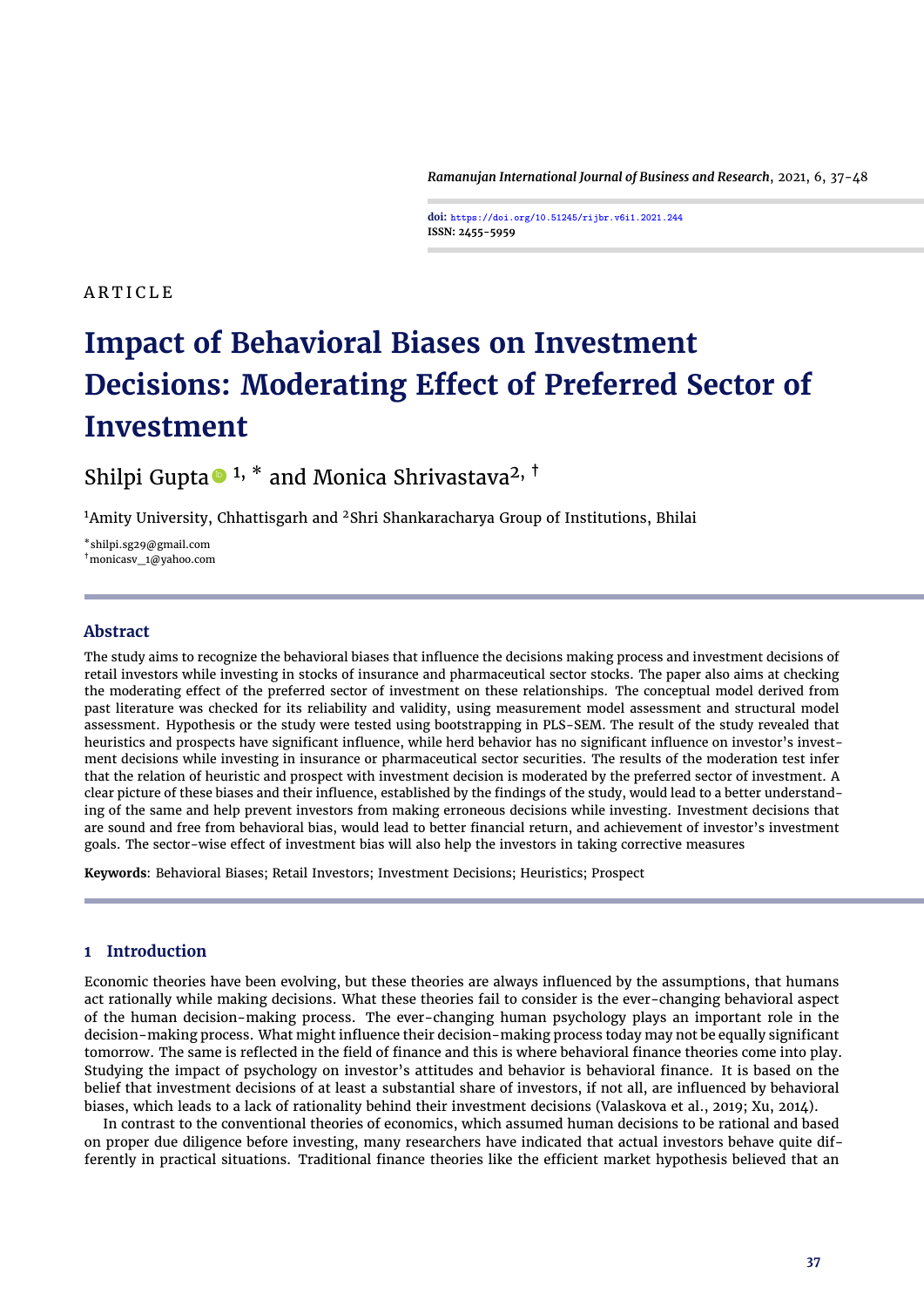investor always gathers all the necessary information and is impartial in their investment decisions. However, psychologists and recent researchers have indicated that this is not entirely correct as there have been anomalies noticed in the stock market. [Babajide and Adetiloye](#page-10-0) [\(2012\)](#page-10-0) and [Bashir et al.](#page-10-1) [\(2013\)](#page-10-1) studied these anomalies and concluded that behavioural finance could explain these anomalies. The field of behavioural finance rose to prominence due to the inability of traditional theories in explaining human behaviour in real situations [\(Sahi,](#page-11-3) [2012\)](#page-11-3). Behavioral finance is a rapidly developing area of finance that explains the psychological, conventional economic and financial theories behind an individual's investment decisions [\(Birău,](#page-10-2) [2012;](#page-10-2) [Mehmood and D.,](#page-11-4) [2017\)](#page-11-4) Behavioural finance gives a clear idea of the different behavioural biases in the psychological aspect of financial decision-making.

Decisions made under the influence of behavioral biases are often less than optimum in earnings from investment [\(Shukla et al.,](#page-11-5) [2020\)](#page-11-5). Behavioral biases are psychological anomalies that an investor is susceptible to while taking investment decisions, which leads to irrational decisions and failure in achieving the investment goals [\(Kapoor](#page-10-3) [and Prosad,](#page-10-3) [2017\)](#page-10-3). Defined behavioral biases as tools to understand the irregularities from the economic basics of rationality while making an investment decision and referred to these biases as the reason for investors' irrational behavior in investment decisions hindering the growth perspective.

It is established that understanding the impact of these biases on investors' psychology is significant even in modern times. Focusing on these biases would help individual investors improve their performance by overcoming and avoiding the resulting error of judgment [\(Shabarisha,](#page-11-6) [2015;](#page-11-6) [Sahi,](#page-11-3) [2012\)](#page-11-3). There has been a significant increase in the number of investors who are more focused on a handful of investment choices and tend to ignore everything else due to internal biases. With this increased number, understanding the mind of these investors is much more important now, as an unexpected momentum is generated by these investors in the stock market [\(Wood and](#page-11-7) [Zaichkowsky,](#page-11-7) [2004\)](#page-11-7).

Based on the views mentioned above the researchers had some questions in mind. What are the different behavioural biases that influence investment decisions? Are these biases that have been discussed over time still existing in financial markets? Do these biases still influence retail investor's investment decisions in financial markets, i.e., are they still significant? The study aims to answer this by assessing and evaluating their current significance in the financial markets and the degree to which they influence a retail investor's investment decisions in the target demographic. Does the preferred sector of investment moderate the relationship of these investment biases with investment decisions? The study aims to identify if the influence of behavioural biases on investment decisions varies based on retail investor's preferences, i.e., their preferred sector of investment in the case of current research. As established, the degree to which these biases influence decision-making varies based on demographic and geographic factors. This study takes into account one such factor which is the preferred sector of investment of retail investors who'll be a part of this study. There is a lack of sector-specific studies of behavioral biases influence on investment decisions. This study attempts to fulfill the gap by examining the influence of behavioral bias on insurance and pharmaceutical sector investment decisions. With all these questions in mind, the researchers in this study sought to recognize the existence and influence of behavioral and inner biases, on retail investors' investment decisions. Thus, the objective of the study was to study the influence of different behavioral biases on the investor's investment decision. The study also aims at assessing the moderating effect of a preferred sector of investment on the relationship between investment biases and decisions. Following the objective of this research, the paper has been organized into five sections. The first section discusses behavioral finance's current outlook, behavioral biases in the stock market and the objective of this study. The second section deals with the conceptual model derived from studying past literature, the research question for this study and its motivation. In the third section, measurement model assessment and structural model assessment and hypothesis testing have been conducted, while the fourth section of the paper covers a brief discussion about the findings and the implications of the research work. The last section covers the conclusions drawn from the study and the limitations and directions for future research.

## **2 Literature review and hypothesis development**

## **2.1 Heuristics**

Behavioral biases first identified by [Tversky and Kahneman](#page-11-8) [\(1974\)](#page-11-8), are defined as the concept of heuristics, according to which investors tend to depend on their preferences and beliefs when they are unable to deal with the complexity of data analytics [\(Montier,](#page-11-9) [2002\)](#page-11-9). Psychology defines heuristics as meek rules that individuals learn based on their own experiences and use as guidelines to make decisions when trapped in multifaceted circumstances [\(Abreu,](#page-10-4) [2014\)](#page-10-4). The modern definition of heuristics, states that heuristics are interpretations that force human beings to make decisions that are manageable but based on partial or inadequate knowledge and observant abilities. [Valaskova et al.](#page-11-1) [\(2019\)](#page-11-1) in their study, state that behavioral finance depends on the application of heuristics and psychological annotations to describe the financial decision-making process, which previously was dependent on mathematical models alone. Over time, heuristics have been further detailed into different types of biases

Overconfidence bias is a tendency of investors to believe that their decisions are better than others even though their performance might be above average at best [Nevins](#page-11-10) [\(2004\)](#page-11-10); [Mehmood and D.](#page-11-4) [\(2017\)](#page-11-4). It is observed in investors, who are egotistical, carry indefensible confidence in their usual thoughts, capacities, and decisions [\(Pompian and](#page-11-11)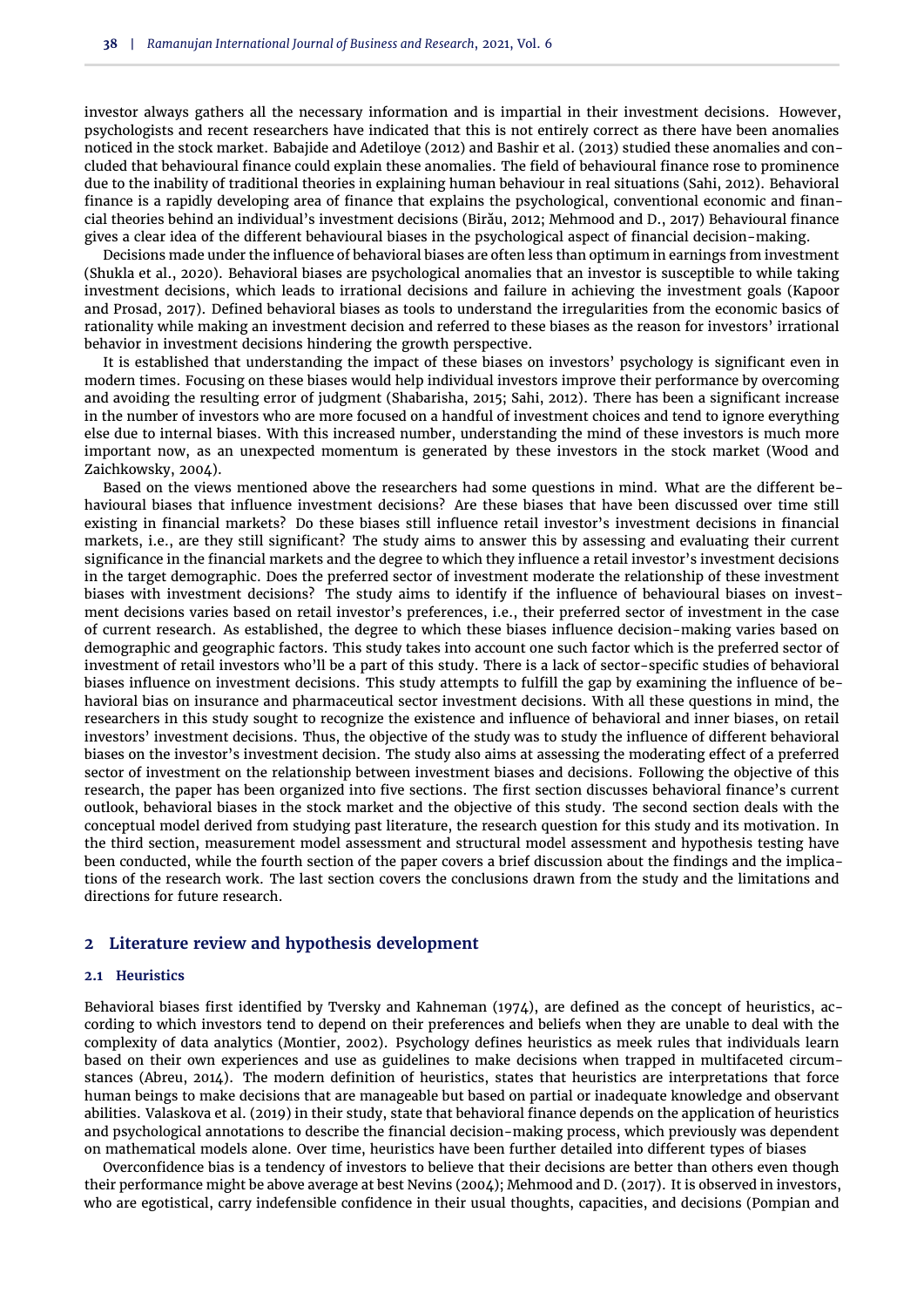[Wood,](#page-11-11) [2006\)](#page-11-11). It is the unconfirmed and silly confidence in one's conclusion and capacities.

Anchoring is a bias that impacts individuals to reconcile on choices as indicated by a formerly given merit when they try to settle on a decision under vulnerability. [Tversky and Kahneman](#page-11-8) [\(1974\)](#page-11-8) report the anchoring bias as a condition in which individuals make measures by initiating from a starting value which they alter in accordance to yield a final answer[.Andersen](#page-10-5) [\(2010\)](#page-10-5) explains anchoring as a common propensity of speculators to depend too particularly on any data for settling on choices in monetary markets. Another heuristic, called confirmation bias, makes individuals in common decipher and support data that affirms the individual's prior ideas [\(Plous,](#page-11-12) [1993\)](#page-11-12).

The next heuristic identified is the gambler's fallacy according to which an individual carries a universal belief that one specific result is less liable to take place if it has just happened successively earlier. In the gambler's fallacy, an individual misguidedly accepts that the commencement of a specific irregular incident is more averse to happen following an incident or a progression of incidents. This line of reasoning is erroneous because past incidents do not change the likelihood that specific incidents will happen later [\(Jayaraj,](#page-10-6) [2013\)](#page-10-6).

As clear from the past literature, all these biases together define the heuristics that influence investors decisions [\(Shiller,](#page-11-13) [1999;](#page-11-13) [Shabarisha,](#page-11-6) [2015;](#page-11-6) [S. and Yi,](#page-11-14) [2016\)](#page-11-14). Hence researchers in this study treated heuristics as a secondorder formative construct defined by overconfidence bias, representativeness, anchoring bias, confirmation bias, and gambler's fallacy. Throughout the literature review, these five biases were the ones most mentioned. Based on their frequency of occurrence, they've been treated as the first-order constructs that constitute the second-order construct heuristics. Thus, the first hypothesis of this study states:

**Hypothesis 2.1.** *Heuristics has a significant impact on the investment decisions of retail investors.*

**Hypothesis 2.2.** *Preferred sector of investment moderates the relationship between heuristics and investment decisions of retail investors.*

#### **2.2 Herd Behavior**

Herding, also known as the bandwagon effect, is a bias where the investor's decisions are highly influenced by the decision of others in their surroundings, as they wish to appear to be one of them and be associated with them. This leads to a deviation of asset prices from their fundamental values [\(Dewan and Dharni,](#page-10-7) [2019\)](#page-10-7). [Shukla et al.](#page-11-5) [\(2020\)](#page-11-5) in their study, review different kinds of literature related to herd behavior and the influence herding effect has on investors' decisions and witness varying behavior of herding effect from time to time and across different nations.

Poshkwale & Mandal (2014), in their study, imply that investors exhibit herd behavior more in a bearish stock market, and the behavior keeps on increasing with the expectation of a financial crisis. Whereas, [Filip et al.](#page-10-8) [\(2015\)](#page-10-8) in their study found that herd behavior is prevalent in both bearish as well as the bullish market. Choi (2016) relates herd behavior to the age factor of investors where older investors easily believe the information provided by relatives and family and follow their advice. [Chauhan et al.](#page-10-9) [\(2019\)](#page-10-9), in their study, determine that herd behavior is generally prevalent in large-cap stocks and absent in low-cap stocks due to lower volumes of trading in small-cap.

[Garg and Gulati](#page-10-10) [\(2013\)](#page-10-10); [Satish and Padmasree](#page-11-15) [\(2018\)](#page-11-15) in their studies contradict the previous theories and conclude that herd behavior is not extant in investors even in crisis periods and imply that herding is not associated with trade volumes. Ripoldi (2016) in their study examines herd behavior in different Chinese stock markets and find that each market has its characteristics with herd behavior as herding effect is present in some market while it is absent in others. [Indars et al.](#page-10-11) [\(2019\)](#page-10-11) directed a study in the Moscow exchange and observed no herd behavior in the market, barring few times when investors exhibit herd behavior on bearish market days. Given the contradictory results of herd behavior observed in past studies, the researchers in this study sought to check and validate the current scenario of herd behavior in the target demographic. Thus, the second hypothesis of this study is:

**Hypothesis 2.3.** *Herd behavior has a significant impact on the investment decisions of retail investors.*

**Hypothesis 2.4.** *Preferred sector of investment moderates the relationship between herd behavior and investment decision of retail investors.*

#### **2.3 Prospect**

Prospect theory explains, the decision-making approach investors elect, based on the substitutes concerning risk when they are aware of the results [\(Shukla et al.,](#page-11-5) [2020\)](#page-11-5). Prospect theory by Kahneman & [Tversky and Kahneman](#page-11-8) [\(1974\)](#page-11-8) is considered a hugely important concept in behavioral theories. Although many argued the importance of prospect theory, in its initial days, against the traditional expected utility theory, economists have agreed that the prospect theory is quite distinct and prominent in explaining the lack of rationality in human decisions. [Shiller](#page-11-13) [\(1999\)](#page-11-13); [Jayaraj](#page-10-6) [\(2013\)](#page-10-6) in their study empirically validates the impact of a loss on human emotions, which is worse than the impact of a gain of the same magnitude. They find that the prospect theory influences more than half of the respondents. Prospect theory mostly deals with the risk and loss side of investment and how humans base their decisions under their influence. Different biases studied under prospect theory are loss aversion, regret aversion, and mental accounting.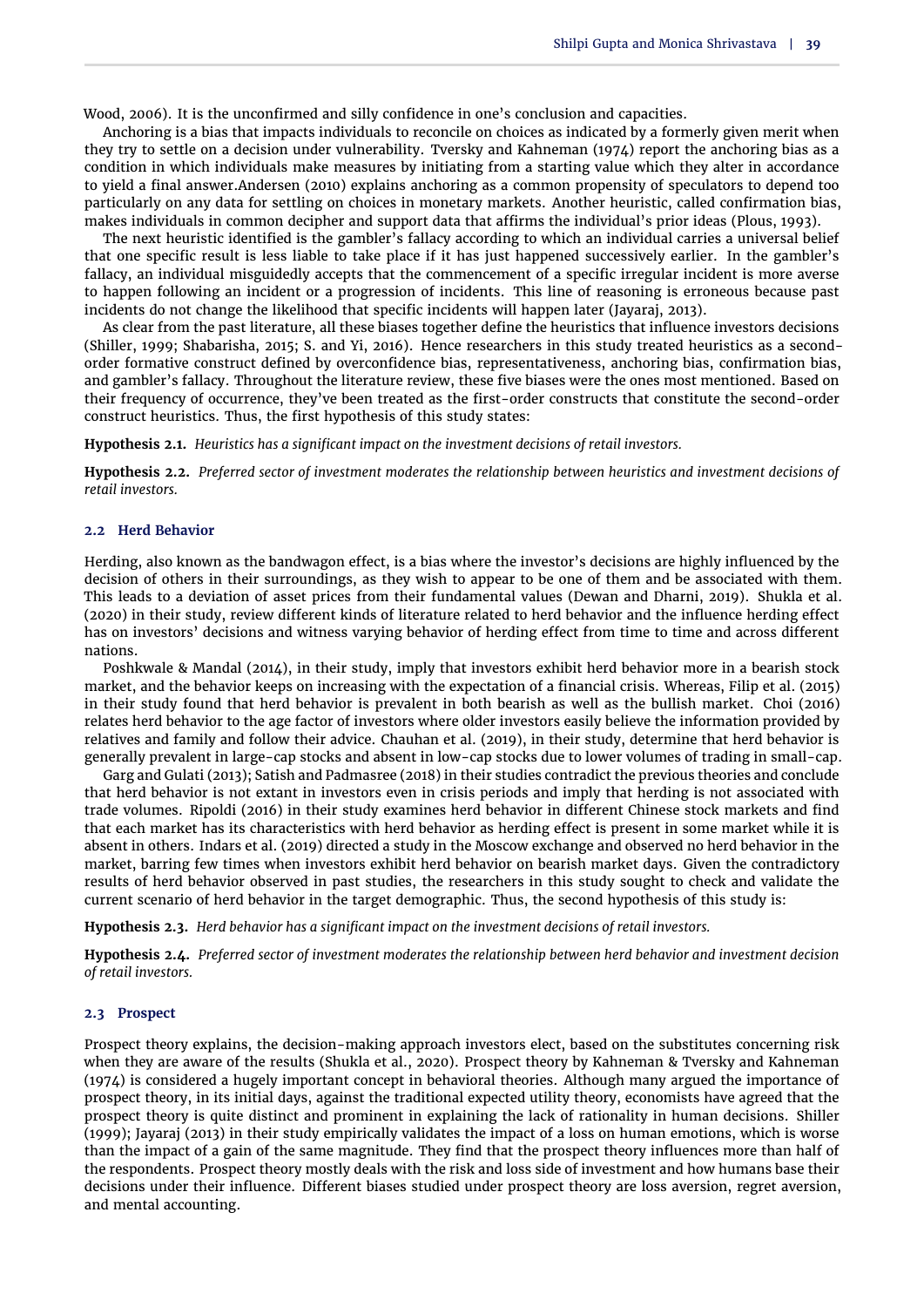Loss aversion, also known as the disposition effect, is an inclination in investors due to which they prefer to sell stocks that have gained in value while holding on to stocks that have lost value [\(Montier,](#page-11-16) [2010\)](#page-11-16). Banerji et al. (2020) imply that investors are twice as afraid of losing their investment value against gaining from their investment.

Regret is a feeling that prevails after individuals commend errors. Financial specialists stay away from regret by declining to sell losing stocks and ready to sell budding ones. Besides, financial specialists will in general be progressively contrite about holding losing stocks incredibly long than selling winning ones too early [\(Fogel and](#page-10-12) [Berry,](#page-10-12) [2006;](#page-10-12) [Lehenkari and Perttunen,](#page-10-13) [2004\)](#page-10-13). Normally, individuals weigh just negatives to secure themselves against upcoming misfortunes and ensuing unease. As a result, the possibility of regret affects their investment decisions [\(Jayaraj,](#page-10-6) [2013\)](#page-10-6). This habit is called regret aversion, wherein investors are more focused on protecting themselves from losses than earning gains.

Financial specialists who show mental accounting bias will normally treat every factor of their venture portfolio independently. Rather than breaking down a portfolio's total result, they will look at each stock or resource independently [Baker et al.](#page-10-14) [\(2019\)](#page-10-14); [Sewell](#page-11-17) made clear that mental accounting is the arrangement of mental tasks utilized by individuals and family units to sort out, assess and screen the money-related exercises and exchanges

These three biases, namely loss aversion, regret aversion, and mental accounting, together define the influence of prospects on investors' investment decisions [\(Dar and Hakeem,](#page-10-15) [2015;](#page-10-15) [Shabarisha,](#page-11-6) [2015\)](#page-11-6). Hence in this study, these variables have been combined and converted into a second-order formative construct named prospect. Thus, the third hypothesis of the study is:

**Hypothesis 2.5.** *Prospect has a significant impact on the investment decisions of retail investors.*

**Hypothesis 2.6.** *Preferred sector of investment moderates the relationship between prospect and investment decision of retail investors.*

#### **2.4 Preferred Sector of Investment**

In a financial market, the choice of securities to invest in is not limited to one or two sectors. In fact, there are multiple sectors or preferences available to any investor to choose from. Investors may prefer one sector over the other based on their past experience, internal perception, or fundamental analysis. An individual who prefers one sector over another may tend to be partial towards its preference when it comes to investment. Certainly, this could lead to ignoring some good choices of investments. Thus, identifying the influence of their sectoral preference on their investment decision is also an important aspect that has been covered in this study's proposed research model as a moderating variable.

In India, there are several insurance companies listed in exchanges. It includes both Government and Private Insurance Organizations. Some of the top insurance stocks listed in Indian exchanges are HDFC Life Insurance, ICICI Prudential Life Insurance, SBI Life Insurance, General Insurance Corporation of India (GIC), ICICI Lombard General Insurance, etc. Indian stock exchanges have both general and life insurance companies listed on them. The highest market cap of one insurance company listed in stock exchanges is as high as 1.15 lakh crore (www. moneycontrol.com/stocks/marketinfo), implying insurance sector securities to be a sizeable chunk of investment in India.

The other sector of investment considered as a sampling unit for this study is the pharmaceutical sector. There are more than 100 pharmaceutical companies listed in Indian stock exchanges. Some of the big companies, according to their market cap, listed are Sun Pharma, Dr. Reddy's Lab, Divis Lab, Cipla, Aurobindo Pharma, etc. The market cap of the largest pharmaceutical company listed on the Indian stock exchange, i.e., Sun Pharma is 1.16 lakh crore followed by Dr. Reddys Lab in second place with a market cap of 83,990 crores (www.moneycontrol.com/ stocks/marketinfo). The pharmaceutical sector also has penny stock with a market cap of 1-2 crore only. Given the huge number of pharma companies listed with market caps of many being quite high and their sheer volume of trade, the pharma industry is a major chunk of investment for retail or individual investors.

## **3 Research Methodology**

The survey instrument, i.e., the questionnaire used for the study, consisted of 37 items adopted from existing literature of behavioural biases as depicted in [Table 1.](#page-4-0) These items measured the level of different behavioural biases related to investment decisions. The response to the items was recorded on a seven-point Likert scale. The questionnaire was divided into two sections. The first section of the questionnaire had questions related to the respondent's demographics, while the second part of the questionnaire had items that measured the level of different behavioural biases in the respondent.

The target population of the study was investors, who are active investors of either insurance sector stocks or pharmaceutical sector stocks. Data was collected from investors of Chhattisgarh, India, for one and a half months. The data were collected through a mail survey and personal interview. Purposive sampling was employed, and a total of 384 responses were collected. In the initial phase of the study, the sample size was determined using G-Power 3.1 software. With nine independent variables, an expected effect size (*f* <sup>2</sup>) value of at least 0.05, and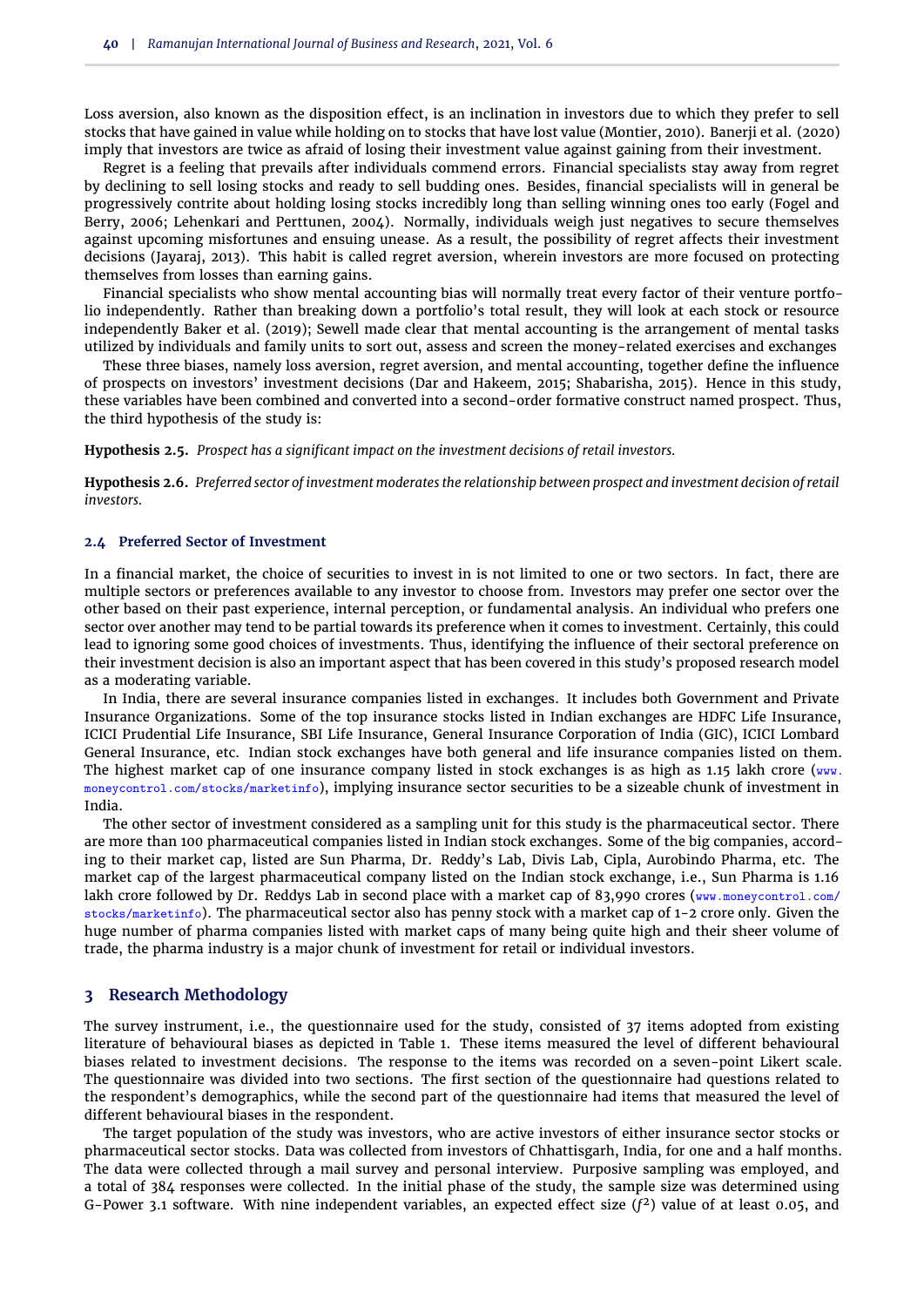| S. No.       | Factor                        | Reference                                                                                                                                                            |
|--------------|-------------------------------|----------------------------------------------------------------------------------------------------------------------------------------------------------------------|
| 1            | Overconfidence<br><b>Bias</b> | Odean (1998), Scheinkman et al. (2003), Glaser et al. (2007), Jayaraj (2013),<br>Shabarisha (2015), Bakar & Yi (2016), Hassan et al. (2016),<br>Shukla et al. (2020) |
| $\mathbf{2}$ | Representativeness            | Ritter (2003), Shefrin (2007), Jayaraj (2013), Shabarisha (2015),<br>Hassan et al., Pompian and Wood (2006), Banerji et al. (2020), (2020),<br>Shukla et al. (2020)  |
| 3            | Gambler's<br>Fallacy          | Shiller (1999), Jayaraj (2013), Shabarisha (2015),<br>Banerji et al.,                                                                                                |
| 4            | Anchoring<br><b>Bias</b>      | Tversky and Kahneman (1974), Kaustia et al., (2008), Jayaraj (2013),<br>Shabarisha (2015), Bakar & Yi (2016), Banerji et al., (2020),<br>Shukla et al. (2020)        |
| 5            | Confirmation<br><b>Bias</b>   | Jayaraj (2013), Shabarisha (2015), Banerji et al.,<br>Shukla et al. (2020),                                                                                          |
| 6            | Loss<br>Aversion              | Shiller (1999), Hwang et al., (2010), Jayaraj (2013), Shabarisha (2015),<br>Banerji et al. (2020), Shukla et al. (2020)                                              |
| 7            | Regret<br>Aversion            | Shiller (1999), Jayaraj (2013), Sahi (2012), Shabarisha (2015),<br>Banerji et al., (2020)                                                                            |
| 8            | Mental<br>Accounting          | Shiller (1999), Barber and Odean (2013), Jayaraj (2013), Shabarisha (2015),<br>Shukla et al. (2020)                                                                  |
| 9            | Herd<br>Behaviour             | Garg and Gulati (2013), Poshakwale and Mandal (2014), Ripoldi (2015), Choi (2016),<br>Hassan et al., (2016), Banerji et al., (2020), Shukla et al. (2020)            |
| 10           | Investment<br>Decision        | Shiller (1999), Sahi (2012), Bakar & Yi (2016), Banerji et al., (2020),<br>Shukla et al. (2020)                                                                      |

<span id="page-4-0"></span>**Table 1.** Papers Reviewed for Item Generation

statistical power of 95 percent, it was determined that a sample size of a minimum of 262 observations should be sufficient for the study [Faul et al.](#page-10-18) [\(2007,](#page-10-18) [2009\)](#page-10-19). After checking the completeness of data, 323 usable responses were retained, which satisfied the criteria of having at least 262 respondents.

# **4 Data Analysis**

[Table 2](#page-5-0) presents the demographic profile of the respondents. It is evident from the table that any type of bias arising due to a large number of respondents from a single category was avoided across all the demographics. Out of the 323 respondents, 46 percent were male, and 54 percent were female investors. 53 percent preferred to invest in insurance sector stock while the other 47 percent preferred investing in pharmaceutical companies listed on the stock exchange. Thirty-one percent of the respondents were from 36-45 age groups, while 26 percent, 29 percent, and  $14$  percent were from  $26-35$ ,  $46-55$ , and above 55 age groups.

#### **4.1 Measurement Model Assessment**

The model consisted of both first and second-order constructs, where the first-order constructs were reflective in nature, and the second-order constructs were formative. In the first part of data analysis, the first-order constructs were checked for their reliability and validity. PLS-SEM was employed using Smart PLS 3.3.2 [\(Ringle et al.,](#page-11-21) [2015\)](#page-11-21) following the two-stage systematic procedure prescribed by [Anderson and Gerbing](#page-10-20) [\(1988\)](#page-10-20).

The first step in the measurement model assessment was to check the convergent validity and composite reliability of the model. [Table 3](#page-6-0) shows the values of factor loadings, composite reliability (CR), average variance extracted (AVE), Cronbach's alpha, and Dillion-Goldstein's rho (rho\_A). The factor loading of all items except HRDB1 and RGAV1 was above 0.7. HRDB1 and RGAV1 were retained even though their loadings were less than 0.7 because the AVE and CR values of both the constructs, herd behaviour, and regret aversion, were sufficient to fulfil the criteria suggested by Hair et al., (2017) for measurement model assessment. CR and rho\_A values of the constructs were more than the threshold value of 0.7; internal reliability was achieved in the model. Another reliability measure is Cronbach's alpha value, where a value of more than 0.7 represents excellent reliability. From the results of the measurement model assessment, all the constructs' alpha values were above the threshold value of 0.7, and hence, reliability criteria were satisfied. AVE values of more than 0.5indicated the convergent validity of the constructs.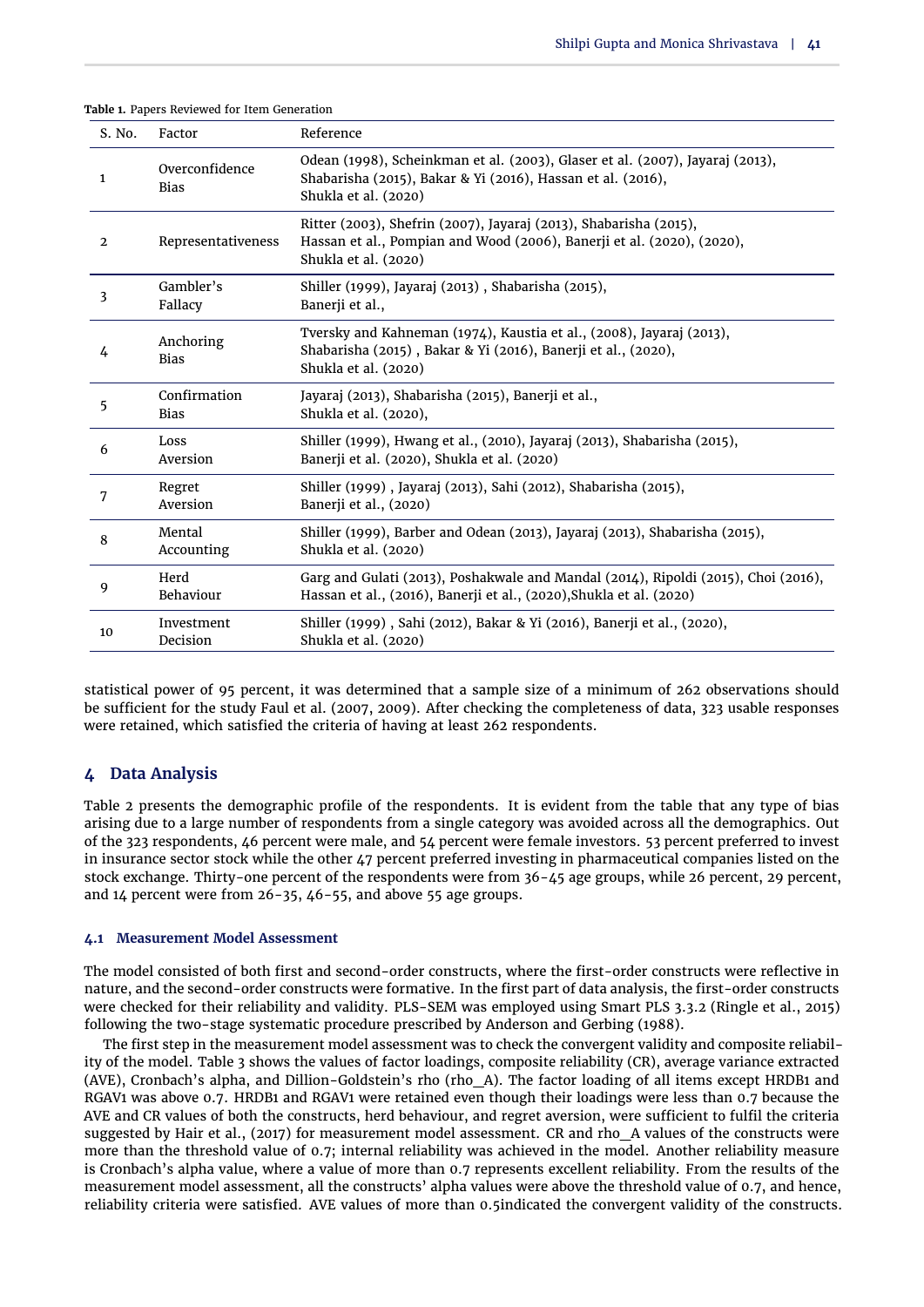| Demographic Variable | Category                     | Frequency | Percentage |
|----------------------|------------------------------|-----------|------------|
|                      | $26 - 35$                    | 84        | 26%        |
| Age                  | $36 - 45$                    | 100       | 31%        |
|                      | $46 - 55$                    | 94        | 29%        |
|                      | Above 55                     | 45        | 14%        |
| Gender               | Male                         | 149       | 46%        |
|                      | Female                       | 174       | 54%        |
| Preferred sector     | <b>Insurance Sector</b>      | 171       | 53%        |
| of investment        | <b>Pharmaceutical Sector</b> | 152       | 47%        |

<span id="page-5-0"></span>

|  |  | <b>Table 2.</b> Respondents Profile |  |
|--|--|-------------------------------------|--|
|--|--|-------------------------------------|--|



**Figure 1.** Conceptual Model

Looking at the results in [Table 3,](#page-6-0) it can be concluded that convergent validity was achieved for the constructs in this study

After assessing the convergent validity of the constructs, next step was to check the discriminant validity, for which two criteria are suggested, namely, Fornell-Larcker criterion and heterotrait – monotrait ratio of correlations (HTMT). According to the first criteria for discriminant validity, [\(Fornell and Larcker,](#page-10-21) [1981\)](#page-10-21) the square root of a construct's AVE value should be higher than the correlation coefficient, of that construct, with other constructs in the model. The discriminant validity assessment results shown in [Table 4](#page-7-0) show that discriminant validity was achieved, as the criteria suggested by Fornell & Larcker (1981) were satisfied for all the constructs.

Researchers in past literatures have implied that HTMT approach by [Henseler et al.](#page-10-22) [\(2015\)](#page-10-22) for assessing discriminant validity is better compared to Fornell-Larcker criterion, as HTMT approach is proven to achieve better sensitivity and specificity rate [Xia and Cheng](#page-11-22) [\(2017\)](#page-11-22); [Rasoolimanesh et al.](#page-11-23) [\(2019\)](#page-11-23). According to HTMT criterion, all the calculated values of construct should be less than 0.9 to achieve discriminant validity [Henseler et al.](#page-10-22) [\(2015\)](#page-10-22); [Voorhees](#page-11-24) [et al.](#page-11-24) [\(2016\)](#page-11-24). Seeing the HTMT results in [Table 5](#page-7-1) shows that all the values satisfy the criteria for achieving discriminant validity. The model has displayed enough reliability and validity from the overall results of measurement model assessment.

## **4.2 Structural Model Assessment**

In the first step of structural model assessment and hypothesis testing, collinearity issue was checked using the variance inflation factor (VIF). The calculated VIF values for all the constructs lied in the range of 1.184-2.50. According to the criteria suggested by [Diamantopoulos and Siguaw](#page-10-23) [\(2006\)](#page-10-23) the values should be less than 3.33, and according to the criteria suggested by Hair et al., (2017), the VIF values should be less than 5. Calculated values of VIF prove that no collinearity issue existed in the model as all the values were less than 3.33. Also as suggested by [Kock](#page-10-24) [\(2015\)](#page-10-24), the VIF values below 3.3 prove that model is free from the common method bias.

Then, the hypotheses were tested using a bootstrapping technique with a subsample size of 5000. Bootstrapping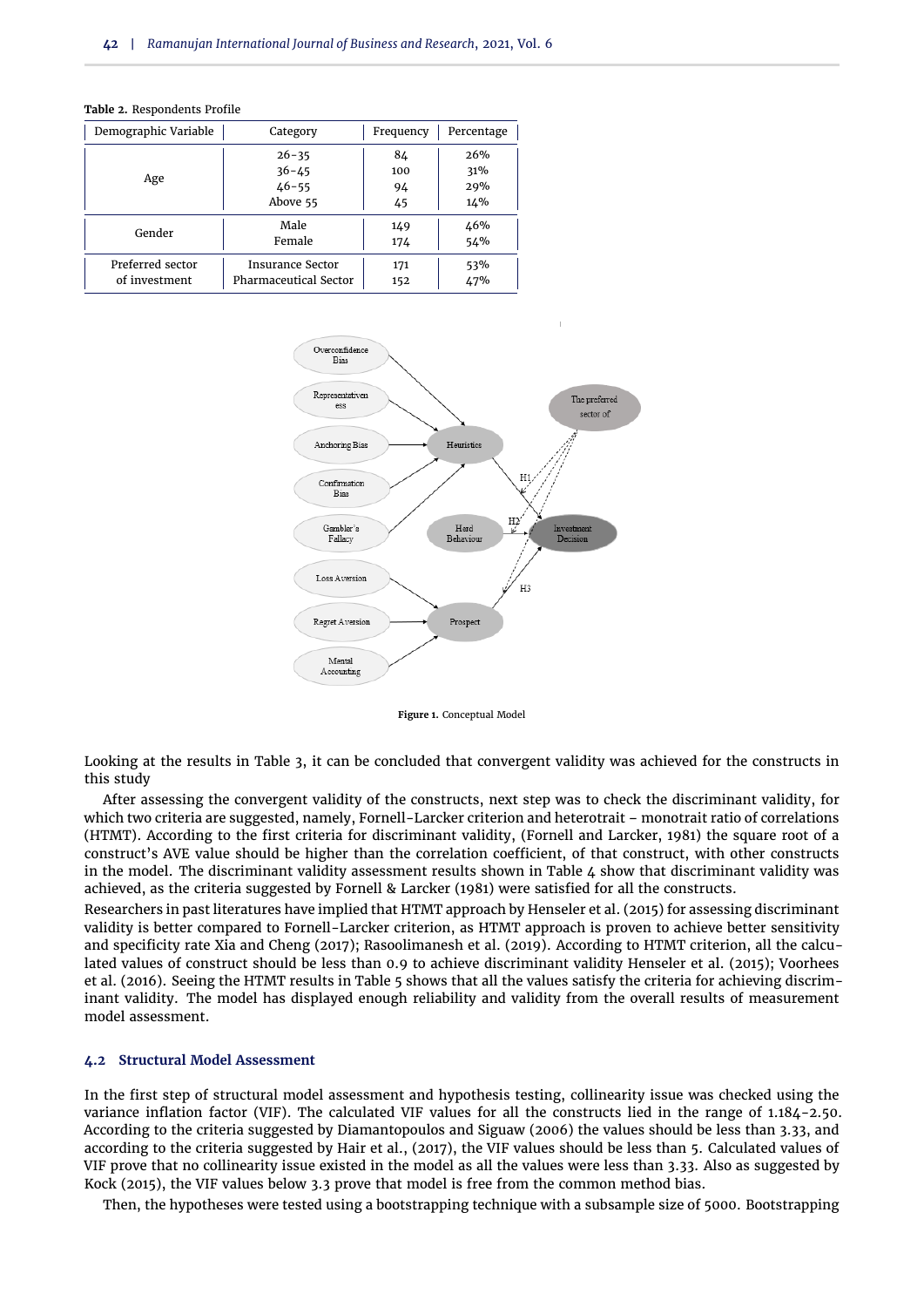<span id="page-6-0"></span>

|  | Table 3. Measurement Model Assessment Results |  |  |  |
|--|-----------------------------------------------|--|--|--|
|--|-----------------------------------------------|--|--|--|

| Construct     | Items             | Type       | Loading/       | CR    | Cronbach's | rho A | <b>AVE</b> |  |
|---------------|-------------------|------------|----------------|-------|------------|-------|------------|--|
|               |                   |            | Weight         |       | Alpha      |       |            |  |
|               | ANBS1             |            | 0.945          |       |            |       |            |  |
| ANBS          | ANBS <sub>2</sub> | Reflective | 0.871          | 0.918 | 0.866      | 0.868 | 0.79       |  |
|               | ANBS3             |            | 0.847          |       |            |       |            |  |
|               | CNFB1             |            | 0.833          |       |            |       |            |  |
| <b>CNFB</b>   | CNFB <sub>2</sub> | Reflective | 0.763          | 0.851 | 0.736      | 0.74  | 0.655      |  |
|               | CNFB3             |            | 0.831          |       |            |       |            |  |
|               | GAMF1             |            | 0.841          |       |            |       |            |  |
| GAMF          | GAMF2             | Reflective | 0.900          | 0.927 | 0.894      | 0.898 | 0.761      |  |
|               | GAMF3             |            | 0.818          |       |            |       |            |  |
|               | GAMF4             |            | 0.925          |       |            |       |            |  |
|               | HRDB1             |            | 0.632          |       |            |       |            |  |
| HRDB          | HRDB <sub>2</sub> | Reflective | 0.817          | 0.83  | 0.726      | 0.738 | 0.551      |  |
|               | HRDB3             |            | 0.735          |       |            |       |            |  |
|               | HRDB4             |            | 0.773          |       |            |       |            |  |
|               | INVD1             |            | 0.826          |       |            |       |            |  |
| <b>INVD</b>   | INVD <sub>2</sub> | Reflective | 0.856          | 0.896 | 0.846      | 0.847 | 0.684      |  |
|               | INVD3             |            | 0.782          |       |            |       |            |  |
|               | INVD4             |            | 0.842          |       |            |       |            |  |
|               | LSAV1             | Reflective | 0.732          | 0.872 |            | 0.8   | 0.696      |  |
| <b>LSAV</b>   | LSAV2             |            | 0.873          |       | 0.779      |       |            |  |
|               | LSAV3<br>MACC1    |            | 0.888<br>0.867 |       |            |       |            |  |
| MACC          | MACC <sub>2</sub> | Reflective | 0.766          | 0.874 | 0.783      | 0.795 | 0.698      |  |
|               | MACC3             |            | 0.869          |       |            |       |            |  |
|               | OVRB1             |            | 0.805          |       |            |       |            |  |
|               | OVRB <sub>2</sub> |            | 0.895          |       |            | 0.9   |            |  |
| <b>OVRB</b>   | OVRB3             | Reflective | 0.879          | 0.928 | 0.896      |       | 0.763      |  |
|               | OVRB4             |            | 0.910          |       |            |       |            |  |
|               | RGAV <sub>1</sub> |            | 0.554          |       |            |       |            |  |
|               | RGAV <sub>2</sub> |            | 0.853          |       |            |       |            |  |
| <b>RGAV</b>   | RGAV3             | Reflective | 0.883          | 0.856 | 0.773      | 0.812 | 0.604      |  |
|               | RGAV4             |            | 0.775          |       |            |       |            |  |
|               | REP1              |            | 0.849          |       |            |       |            |  |
|               | REP <sub>2</sub>  |            | 0.853          |       |            |       |            |  |
| <b>REP</b>    | REP3              | Reflective | 0.851          | 0.926 | 0.893      | 0.895 | 0.757      |  |
|               | REP4              |            | 0.924          |       |            |       |            |  |
|               | <b>OVRB</b>       |            | 0.149          |       |            |       |            |  |
|               | REP               |            | 0.376          |       |            |       |            |  |
| <b>HRISTC</b> | GAMF              | Composite  | 0.296          | NA    | NA         | NA    | NA         |  |
|               | ANBS              |            | 0.254          |       |            |       |            |  |
|               | <b>CNFB</b>       |            | 0.244          |       |            |       |            |  |
|               | LSAV              |            | 0.390          |       |            |       |            |  |
| PRSPCT        | RGAV              | Formative  | 0.493          | NA    | NA         | NA    | NA         |  |
|               | MACC              |            | 0.328          |       |            |       |            |  |

ANBS: Anchoring Bias; CNFB: Confirmation Bias; GAMF: Gambler's Fallacy; HRDB: Herd Behavior; INVD: Investment Decision; LSAV: Loss Aversion; MACC: Mental Accounting; OVRB: Overconfidence Bias; RGAV: Regret Aversion; REP: Representativeness;

results displayed that, heuristics and prospect had a positive significant impact on investor's investment decisions with (β = 0.517,*t* = 8.797) and (β = 0.309,*t* = 5.131) respectively. Following these outcomes, hypotheses H1 and H3 were supported. It was observed that herd behaviour with (β = 0.015,*t* = 0.301) did not impact investment decisions, and hence hypothesis H2 was not supported.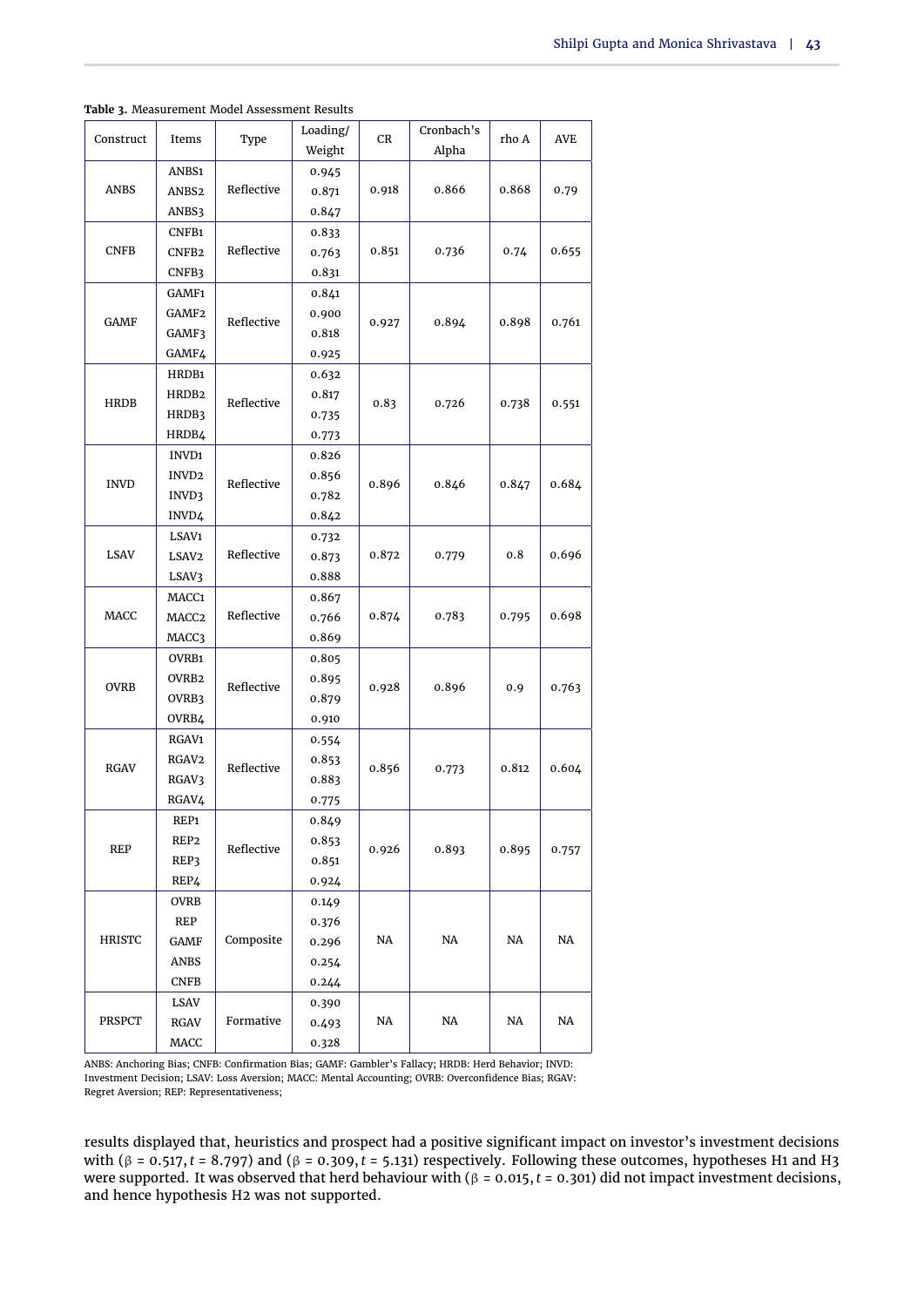|             | ANBS  | <b>CNFB</b> | GAMF  | HRDB  | INVD                | LSAV  | MACC  | OVRB  | RGAV  | REP  |
|-------------|-------|-------------|-------|-------|---------------------|-------|-------|-------|-------|------|
| ANBS        | 0.889 |             |       |       |                     |       |       |       |       |      |
| <b>CNFB</b> | 0.618 | 0.809       |       |       |                     |       |       |       |       |      |
| GAMF        | 0.313 | 0.467       | 0.872 |       |                     |       |       |       |       |      |
| HRDB        | 0.297 | 0.607       | 0.468 | 0.742 |                     |       |       |       |       |      |
| <b>INVD</b> | 0.567 | 0.705       | 0.446 | 0.471 | 0.827               |       |       |       |       |      |
| <b>LSAV</b> | 0.413 | 0.616       | 0.403 | 0.389 | 0.583               | 0.834 |       |       |       |      |
| MACC        | 0.444 | 0.507       | 0.302 | 0.473 | $\vert 0.459 \vert$ | 0.412 | 0.836 |       |       |      |
| <b>OVRB</b> | 0.393 | 0.267       | 0.122 | 0.201 | 0.148               | 0.217 | 0.2   | 0.873 |       |      |
| RGAV        | 0.517 | 0.677       | 0.44  | 0.454 | 0.675               | 0.624 | 0.467 | 0.204 | 0.777 |      |
| <b>REP</b>  | 0.52  | 0.654       | 0.585 | 0.472 | 0.651               | 0.559 | 0.357 | 0.214 | 0.641 | 0.87 |

<span id="page-7-0"></span>**Table 4.** Discriminant Validity Assessment (Fornell-Larcker Criterion)

ANBS: Anchoring Bias; CNFB: Confirmation Bias; GAMF: Gambler's Fallacy; HRDB: Herd Behavior; INVD: Investment Decision; LSAV: Loss Aversion; MACC: Mental Accounting; OVRB: Overconfidence Bias; RGAV: Regret Aversion; REP: Representativeness;

<span id="page-7-1"></span>**Table 5.** Discriminant Validity Assessment (HTMT Criterion)

|             | ANBS                                                                                    |  | $CNFB$ $GAMF$ $HRDB$ $INVD$ $LSAV$ | MACC   OVRB |       | RGAV   REP |  |
|-------------|-----------------------------------------------------------------------------------------|--|------------------------------------|-------------|-------|------------|--|
| ANBS        |                                                                                         |  |                                    |             |       |            |  |
| CNFB        | 0.773                                                                                   |  |                                    |             |       |            |  |
| GAMF        | $0.354$ 0.573                                                                           |  |                                    |             |       |            |  |
| HRDB        | $0.367$   $0.829$   $0.572$                                                             |  |                                    |             |       |            |  |
| <b>INVD</b> | $0.661$   $0.88$   $0.506$   0.589                                                      |  |                                    |             |       |            |  |
| LSAV        | 0.496   0.806   0.473   0.525   0.71                                                    |  |                                    |             |       |            |  |
| MACC        |                                                                                         |  |                                    |             |       |            |  |
| <b>OVRB</b> | $0.448$   0.319   0.128   0.24   0.175   0.251                                          |  |                                    | 0.234       |       |            |  |
| RGAV        | $0.615$   $0.879$   $0.53$                                                              |  | 0.596   0.82   0.795               | 0.566       | 0.237 |            |  |
| REP         | $0.591$   $0.806$   $0.651$   $0.581$   $0.745$   $0.668$   $0.426$   $0.232$   $0.768$ |  |                                    |             |       |            |  |

ANBS: Anchoring Bias; CNFB: Confirmation Bias; GAMF: Gambler's Fallacy; HRDB: Herd Behavior; INVD: Investment Decision; LSAV: Loss Aversion; MACC: Mental Accounting; OVRB: Overconfidence Bias; RGAV: Regret Aversion; REP: Representativeness;

After the hypothesis testing, the value of the coefficient of determination (adjusted R square) was evaluated. The calculated adjusted R square value of 0.621 was above 0.26, which inferred substantial predictive precision of the model Cohen (1988). The effect size (*f* <sup>2</sup>) of the constructs was examined using criteria suggested by Cohen (1988), according to which value of more than 0.35 inferred colossal effect size, the value between 0.15-0.35 inferred moderate effect size and values less than 0.15 inferred minor effect size..

|  |  | Table 6. Hypothesis Testing Results |
|--|--|-------------------------------------|
|--|--|-------------------------------------|

|                | Relationship                         | Std. B | t-value | Confidence Interval | Effect Size $(f^2)$ | Supported |
|----------------|--------------------------------------|--------|---------|---------------------|---------------------|-----------|
| H <sub>1</sub> | Heuristics à Investment Decision     | 0.517  | 8.797   | [0.394, 0.624]      | 0.255               | Yes       |
| H <sub>2</sub> | Herd Behaviour à Investment Decision | 0.015  | 0.301   | $[-0.083, 0.109]$   | 0.001               | No        |
| H٦             | Prospectà Investment Decision        | 0.309  | 5.131   | [0.192, 0.425]      | 0.100               | Yes       |

With reference to investment decision, heuristics ( $f^2$  = 0.255) had medium effect and prospect ( $f^2$  = 0.100) had minor effect. Herd behaviour had a negligible effect on investment decisions, as proven by the results of bootstrapping. The standard root means square residual value (SRMR) for the model was 0.07, less than the recommended maximum threshold of 0.08 [\(Hu and Bentler,](#page-10-25) [1999\)](#page-10-25), which showed an acceptable model fit.

In the last step of the analysis, predictive relevance was calculated using the blindfolding technique, with an omission distance of seven. The results were assessed using Stone-Geisser's  $Q^2$  value [\(Garg and Gulati,](#page-10-10) [2013;](#page-10-10)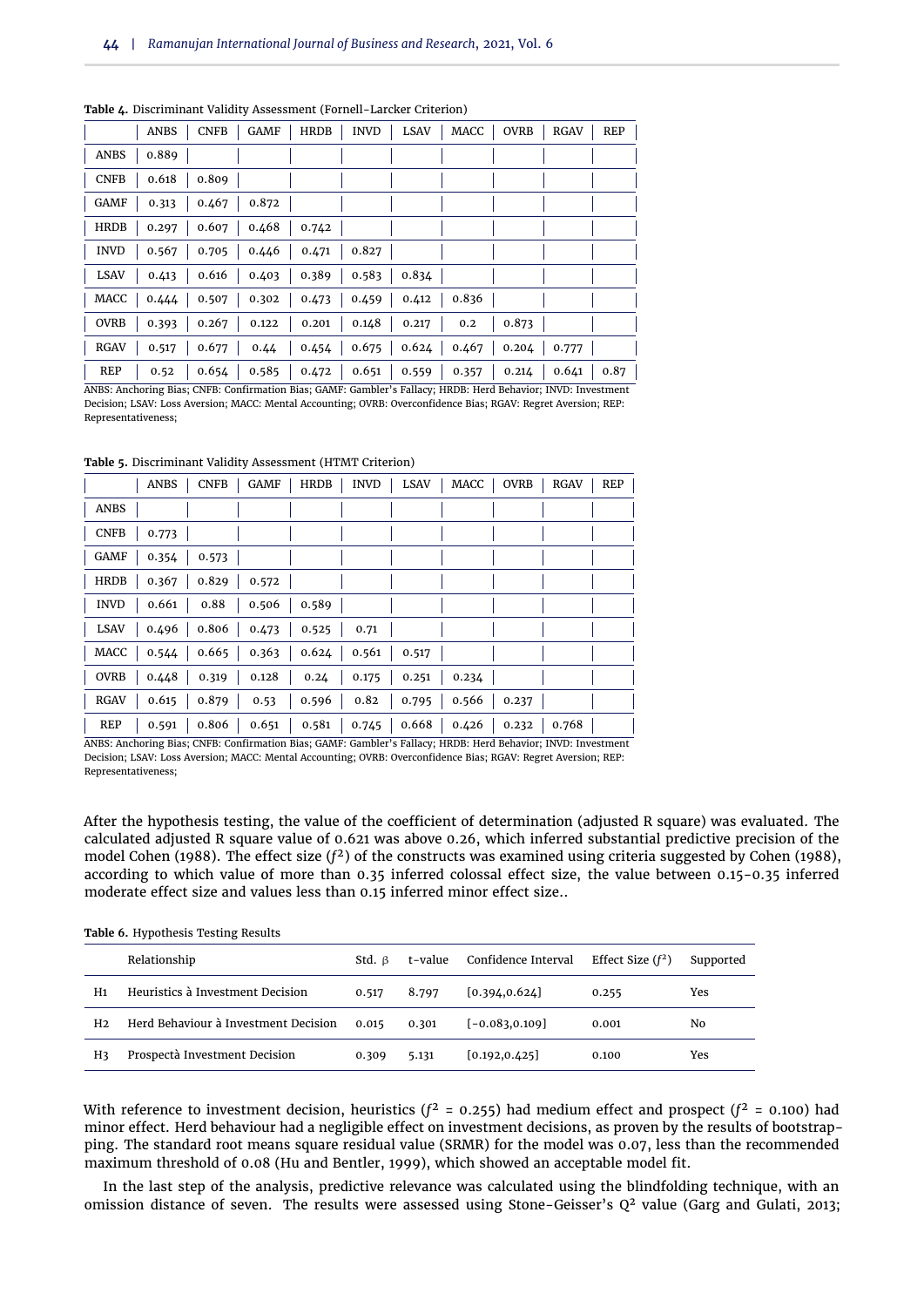

**Figure 2.** Structural Model with Second-Order

*OVRB: Overconfidence Bias; REP: Representativeness; ANBS: Anchoring Bias; GAMF: Gambler's Fallacy; CNFB: Confirmation Bias; LSAV: Loss Aversion; RGAV: Regret Aversion; MACC: Mental Accounting;*

[Geisser,](#page-10-26) [1974;](#page-10-26) [Stone,](#page-11-25) [1974\)](#page-11-25). The calculated  $Q^2$  value for investment decisions was 0.412, which was significantly more than zero. Hence it was established that the model had satisfactory predictive relevance.

#### **4.3 Moderating Role of Preferred Sector of investment:**

The moderating effect of the preferred sector of investment was assessed using multi-group analysis (MGA) using Smart PLS 3.2.2 software. The proposed research model tries to test the moderating effect of the preferred sector of investment on the relationship between heuristic, prospects, and herd behaviour on investment decisions of retail investors. The respondent profile data reveal that out of 323 respondents, 171 preferred investing in the Insurance sector while the remaining 141investors preferred to invest in the pharmaceutical sector. The R2 value reported for investors of the insurance sector is 0.628 and that of the pharmaceutical sector is 0.630. The result represented in [Table 7](#page-8-0) confirms that the preferred sector of investment does moderate the relationship of heuristic and prospect with the investment decision of retail investors. However, the relationship between herd behaviour and investment decision is not moderated by the preferred sector of investment. The investors of the pharma sector (β = 0.552) were more prone to heuristics bias as compared to the investor of the insurance sector (β = 0.478). The investor of the pharma and insurance sector are equally affected by the prospect bias as reported by their beta values, i.e.,  $β = 0.305$  for pharma and  $β = 0.310$  for insurance.

|                                                 | <b>Path Coefficients</b><br>Original<br>(INSURANCE) | Path Coefficients<br>Original<br>(PHARMA) | Path Coefficients<br>Mean<br>(INSURANCE) | Path Coefficients<br>Mean<br>(PHARMA) | <b>STDEV</b><br>(INSURANCE) | <b>STDEV</b><br>(PHARMA) | t-Value<br>(INSURANCE) | t-Value<br>(PHARMA) | p-Value<br>(INSURANCE) | p-Value<br>(PHARMA) |
|-------------------------------------------------|-----------------------------------------------------|-------------------------------------------|------------------------------------------|---------------------------------------|-----------------------------|--------------------------|------------------------|---------------------|------------------------|---------------------|
| Herd Behaviour -><br><b>Investment Decision</b> | 0.073                                               | $-0.026$                                  | 0.072                                    | $-0.021$                              | 0.071                       | 0.069                    | 1.031                  | 0.374               | 0.302                  | 0.709               |
| Heuristics -><br><b>Investment Decision</b>     | 0.478                                               | 0.552                                     | 0.482                                    | 0.556                                 | 0.100                       | 0.062                    | 4.806                  | 8.861               | 0.000                  | 0.000               |
| $Proofs ->$<br><b>Investment Decision</b>       | 0.310                                               | 0.305                                     | 0.316                                    | 0.310                                 | 0.095                       | 0.071                    | 3.276                  | 4.294               | 0.001                  | 0.000               |

<span id="page-8-0"></span>

| Table 7. Moderating Effect of Preferred Sector of investment - MGA |  |  |  |  |
|--------------------------------------------------------------------|--|--|--|--|
|                                                                    |  |  |  |  |

# **5 Discussions & Implications**

The study commenced with a brief review of past literature on behavioral biases and their impact on retail investor's investment decisions in insurance and pharmaceutical sector securities. A second-order model was developed based on the literature review, and the model was assessed for its reliability and validity. The results of the study offered conclusions about the influence of heuristics, prospect, and herding effect on retail investor's investment decisions.

The first category of bias being tested was heuristics, which was conceptualized as a second-order construct. In this study, heuristics were defined by overconfidence bias, confirmation bias, anchoring bias, gambler's fallacy, and representativeness bias. The results indicated that heuristics bias significantly influenced the retail investor's investment decisions in pharmaceutical and insurance stocks. The studies of [Sahi](#page-11-3) [\(2012\)](#page-11-3), supported the existence of these biases [\(Shukla et al.,](#page-11-5) [2020\)](#page-11-5) . The results indicating a strong influence of heuristics on investment decisions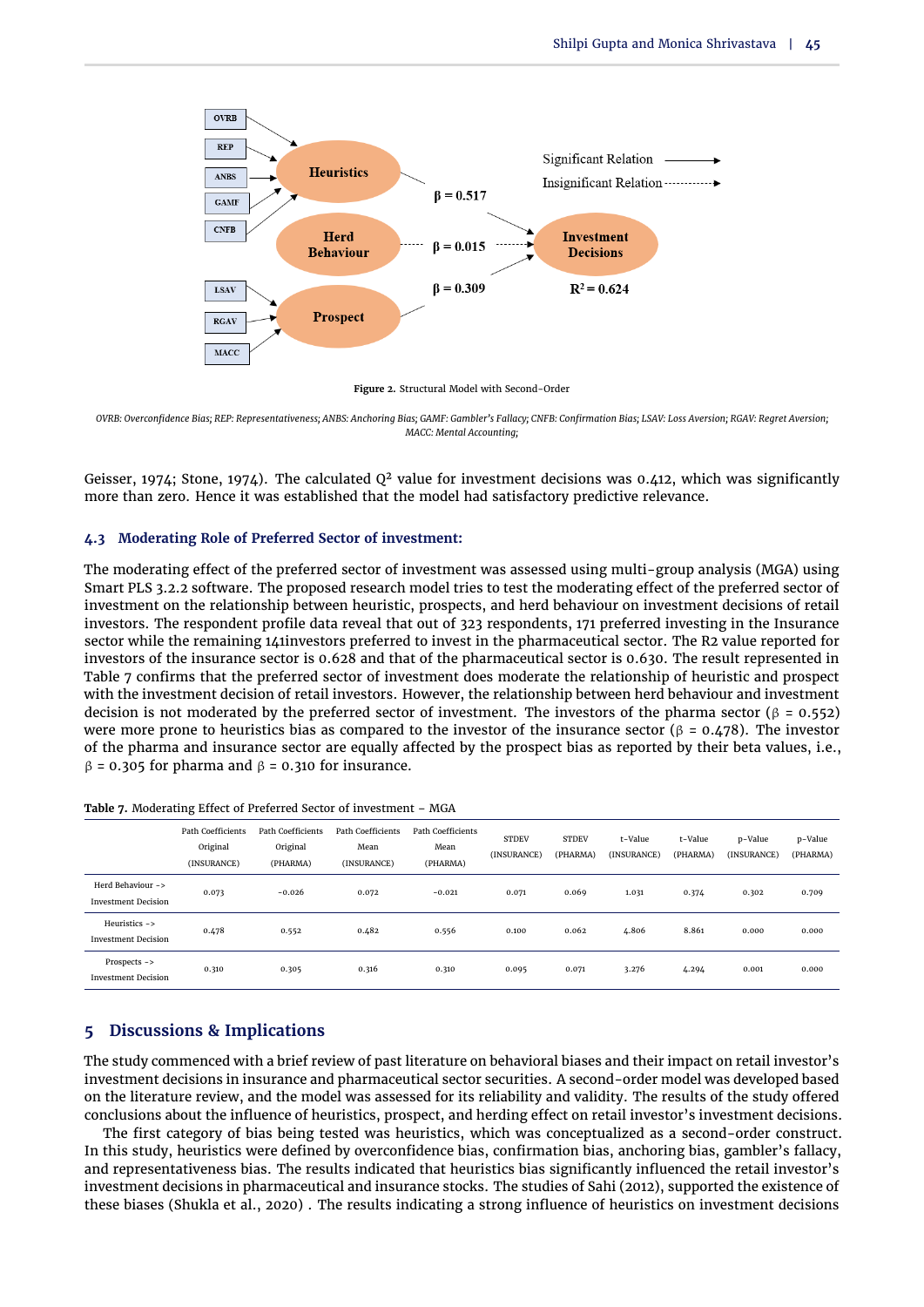were in line with studies conducted by [Chen et al.](#page-10-27) [\(2007\)](#page-10-27); [Boda et al.](#page-10-28) [\(2016\)](#page-10-28) who in their study concluded that heuristics have a significant impact on investor's investment decisions and it often led investors to make trading mistakes. Under the influence of heuristics biases, investors often believe in their decision more than others, focusing on their recent experiences ignoring the past returns. They tend to rely significantly on a particular piece of information regardless of its reliability and affirm their stance based on their existing knowledge. The need is for these investors to understand the errors that could results due to these notions that they carry. A clear understanding of heuristics would, in general, help them make better informed and less erroneous decisions.

The second category of bias that significantly influenced the retail investor's investment decisions was prospect bias. As per the prospect theory, investors often look to avert risk and regret, due to investment decisions as much as possible when they are aware of the expected return; they can achieve from different substitutes of investment choices. While investing, individuals weigh in both the outcomes of an investment viz—possible losses and gains. Investors are often inclined towards avoiding loss more than they are towards earning better gains. The results of this study demonstrate that prospect constructs still influence investor's decision-making process, though not as significantly as heuristics. These results are supported by previous studies conducted [Oechssler et al.](#page-11-26) [\(2009\)](#page-11-26), conforming to the prospect theory. Taking note of this prospect, investors could focus on both the gain and loss aspects of investment equally instead of focussing on just the probability of loss. A decision free from this bias should lead to an optimal investment decision.

The last bias assessed in this study was herd behaviour, also known as the bandwagon effect. Under the influence of this bias, investors rely on their friends, family, and peer's investment decisions even though they may lack credibility. This study indicated that herd behaviour does not influence the investment decision of retail investors, trading in the stock of insurance and pharmaceutical stocks. Researchers in the past have observed different results between the relationship of herding and investment decisions. Some researchers supported the influence of herd behaviour on investment decisions in a bearish or bullish market, influenced by the age of investors and value of the stock [\(Filip et al.,](#page-10-8) [2015;](#page-10-8) [Choi,](#page-10-29) [2016;](#page-10-29) [Chauhan et al.,](#page-10-9) [2019\)](#page-10-9). While other researchers have denied the existence of such influence regardless of the demographic, value of the stock, and market trend [Garg and Gulati](#page-10-10) [\(2013\)](#page-10-10); [Indars et al.](#page-10-11) [\(2019\)](#page-10-11). Moderation results draw a clear picture confirming that investors behave differently when investing in different sectors of investment. For some sectors, investors may be more prone to heuristics while some may be more influenced by the prospect. Thus, taking note of this is equally significant as focussing on the bias itself is. The results of this study add to this discussion, evidently supporting the absence of herd behaviour amongst insurance and pharmaceutical stock investors of Chhattisgarh even though the relation between herding and investment decision, to an extent, may exist in investors of other sectors or demographics.

This research has several implications that could be drawn for academicians as well as retail investors and investment managers. For academicians, the survey instrument, i.e., the questionnaire used in the current research works can also be employed in other demographics or geographies to study the influence of these vital biases in the same. The study and model developed in it can be used for teaching the positioning of these biases in today's market. The results of this study would help expand the understanding of behavioural biases and their influence on investment decision-making and help explain how the biases generated based on external prospects like aversion and internal preferences like heuristics could influence investment decisions. The model developed in this study could also be used to analyse the influence of behavioural biases on investment decisions of investors whose preferred sector of investment is other than pharmaceutical or insurance.

For retail investors and investment managers, the research findings give a clear picture of the current state of heuristics, prospect, and herd behaviour in insurance and pharmaceutical sector investment. Consequently, a clear picture of these biases and their influence would lead to a better understanding of the same and prevent investors from making erroneous decisions. Behavioural biases are accountable for numerous irregularities in stock markets. Thus, it is quite substantial to realize the stimulus of these partialities on investment decisions. The results of this study would help realize these partialities. A strong understanding of these biases and their influence on investment decisions could help financial planners and advisors to provide optimized and adequate investment advice. It would help financial planners and advisors understand how their client's investment decisions are driven.

## **6 CONCLUSION**

This research tried to identify the different biases that influence retail investor's decisions to invest in securities of insurance and pharmaceutical companies. To study this subject, a second-order model was developed based on the three primary areas of behavioural biases, namely heuristics, prospect, and herding. The model was assessed and validated in two stages, measurement model assessment and structural model assessment. The main objective of the study was to identify whether these biases are still existent in the retail investor's psychology before investing in insurance and pharmaceutical company stocks. It was determined that heuristics and prospect bias have a massive impact on investor's decisions, with heuristics influencing the decisions more than prospects. Results also indicated an absence of herd behaviour's influence on investment decisions amongst investors of the insurance and pharmaceutical sector. This study contributed to the existing literature by looking into the current state of these biases in the financial market and drawing conclusions for a better understanding of investor behavior in insurance and pharmaceutical sector stocks. The study had some limitations of its own. The first being that, it only considered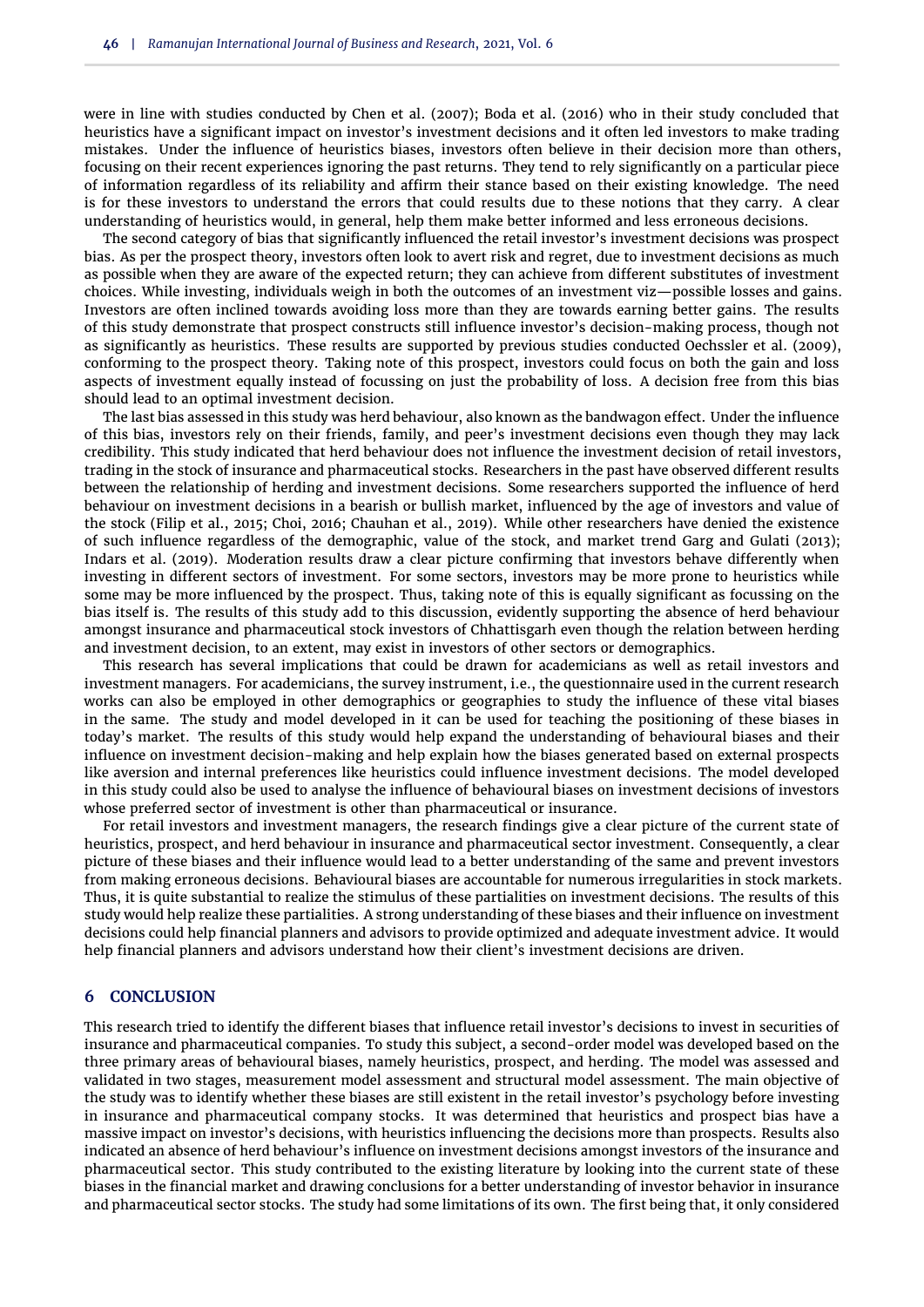active investors of insurance and pharmaceutical securities and it was limited to investors of Chhattisgarh, India. Future research can be conducted to identify the current state of these biases in a different demographic and sectors other than the insurance and pharmaceutical sectors.

## **References**

- <span id="page-10-4"></span>Abreu, M., 2014. Individual investors' behavioral biases: excerto da lição de síntese das provas de agregação. Teaching Economics Working Papers .
- <span id="page-10-5"></span>Andersen, J.V., 2010. Detecting anchoring in financial markets. Journal of Behavioral Finance 11(2), 129–133.
- <span id="page-10-20"></span>Anderson, J.C., Gerbing, D.W., 1988. Structural equation modeling in practice: A review and recommended two-step approach. Psychological Bulletin 103(3), 411 –423.
- <span id="page-10-0"></span>Babajide, A.A., Adetiloye, K.A., 2012. Investors' behavioral biases and the security market: An empirical study of the nigerian security market. Accounting and Finance Research 1(1), 219–229.
- <span id="page-10-14"></span>Baker, H.K., Kumar, S., Goyal, N., Gaur, V., 2019. How financial literacy and demographic variables relate to behavioral biases. Managerial Finance 45(1), 146–168.
- <span id="page-10-16"></span>Banerji, J., Kundu, K., Alam, P.A., 2020. Influence of behavioral biases on investment behavior. SCMS Journal of Indian Management 17 (1), 81–98.
- <span id="page-10-17"></span>Barber, B.M., Odean, T., 2013. The behavior of individual investors. Handbook of the Economics of Finance 2, 1533–1570.
- <span id="page-10-1"></span>Bashir, T., Azam, N., Butt, A. A., J.A., Tanvir, A., 2013. Are behavioural biases influenced by demographic characteristics and personality traits? evidence from pakistan. European Scientific Journal 9(29), 277–293.
- <span id="page-10-2"></span>Birău, F.R., 2012. The impact of behavioral finance on stock markets. Annals-Economy Seriesuropean Scientific Journal 3, 45–50.
- <span id="page-10-28"></span>Boda, J.R., Guniganti, S., Ray, P., 2016. A study on the behavioural aspects of retail investors for investment decision making in telangana state. Journal of Business and Economics Review 1(1), 51–59.
- <span id="page-10-9"></span>Chauhan, Y., Ahmad, N., Aggarwal, V., Chandrad, A., 2019. Herd behavior and asset pricing in the indian stock market. IIMB Management Review .
- <span id="page-10-27"></span>Chen, G., Kim, K.A., Nofsinger, J.R., Rui, O.M., 2007. Trading performance, disposition effect, overconfidence, representativeness bias, and experience of emerging market investors. Journal of Behavioral Decision Making 20 (4), 425–451.
- <span id="page-10-29"></span>Choi, S., 2016. Herding among local individual investors: Evidence from online and offline trading. Economics Letters 144, 4–6.
- <span id="page-10-15"></span>Dar, F.A., Hakeem, I.A., 2015. The influence of behavioural factors on investors investment decisions: A conceptual model. International Journal of Research in Economics and Social Sciences 5(10), 51–65.
- <span id="page-10-7"></span>Dewan, P., Dharni, K., 2019. Herding behaviour in investment decision making: A review. Journal of Economics, Management and Trade , 1–12.
- <span id="page-10-23"></span>Diamantopoulos, A., Siguaw, D., 2006. Formative versus reflective indicators in organizational measure development: A comparison and empirical illustration. British Journal of Management 17(4), 263-282.
- <span id="page-10-18"></span>Faul, F., Erdfelder, E., Buchner, A., 2007. A flexible statistical power analysis program for the social, behavioral, and biomedical sciences. Behavior research methods 39(2), 175–191.
- <span id="page-10-19"></span>Faul, F., Erdfelder, E., Buchner, A., Lang, A.G., 2009. Gpower: A general power analysis program. Behavior research methods 41(4), 1149–1160. URL: https://doi.org/10.3758/BRM.41.4.1149.
- <span id="page-10-8"></span>Filip, A., Pochea, M., Pece, A., 2015. The herding behaviour of investors in the cee stocks markets. Procedia Economics and Finance  $41(4)$ , 307-315.
- <span id="page-10-12"></span>Fogel, S.O.C., Berry, T., 2006. The disposition effect and individual investor decisions: the roles of regret and counterfactual alternatives. The journal of behavioral finance 7(2), 107–116.
- <span id="page-10-21"></span>Fornell, C., Larcker, D.F., 1981. Evaluating structural equation models with unobservable variables and measurement error. Journal of marketing research 18 (1), 39–50.
- <span id="page-10-10"></span>Garg, A., Gulati, R., 2013. Do investors herd in indian market. Decision 40(3), 181–196.
- <span id="page-10-26"></span><span id="page-10-22"></span>Geisser, S., 1974. A predictive approach to the random effect model. Biometrika 61(1), 101–107.
- Henseler, J., Ringle, C.M., Sarstedt, M., 2015. A new criterion for assessing discriminant validity in variance-based structural equation modelling. Journal of the Academy of Marketing Science 43(1), 115–135.
- <span id="page-10-25"></span>Hu, L.T., Bentler, P.M., 1999. Cutoff criteria for fit indexes in covariance structure analysis: Conventional criteria versus new alternatives. Structural equation modeling: a multidisciplinary journal 6(1), 1–55.
- <span id="page-10-11"></span>Indars, E.R., Savin, A., Lublóym, , 2019. Herding behaviour in an emerging market: Evidence from the moscow exchange. Emerging Markets Review 38, 468–487.
- <span id="page-10-6"></span>Jayaraj, S., 2013. The factor model for determining the individual investment behavior in India. Journal of Economics and Finance 1(4), 21–32.
- <span id="page-10-3"></span>Kapoor, S., Prosad, J.M., 2017. Behavioral finance: A review. Procedia computer science 122, 50–54.
- <span id="page-10-24"></span>Kock, N., 2015. Common method bias in pls sem: A full collinearity assessment approach. International Journal of e- Collaboration (IJeC)  $11(4)$ , 1-10.
- <span id="page-10-13"></span>Lehenkari, M., Perttunen, J., 2004. Holding on to the losers: Finnish evidence. The Journal of Behavioral Finance